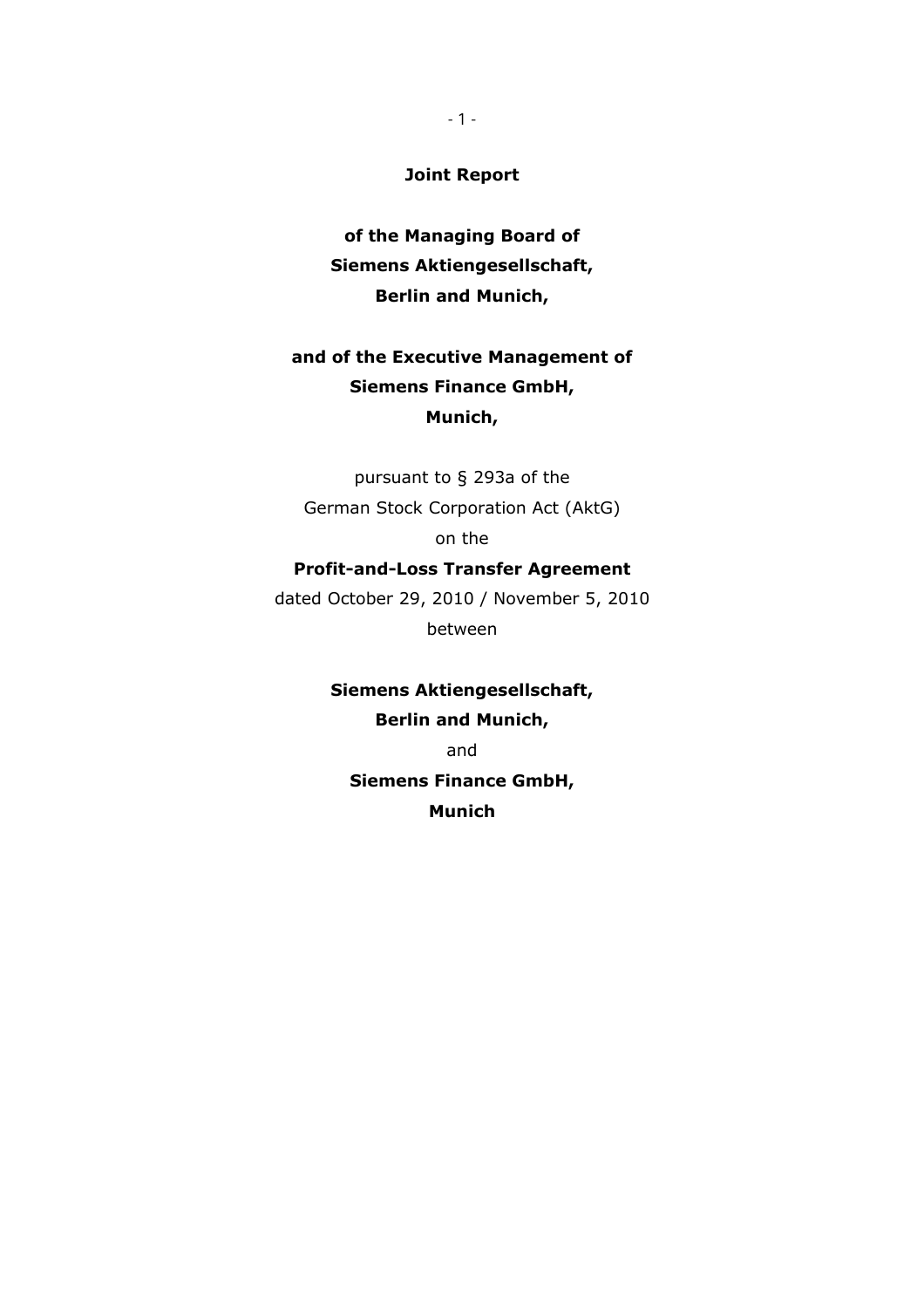#### **1. Introduction**

On October 29, 2010 / November 5, 2010, Siemens Aktiengesellschaft, with registered offices in Berlin and Munich, registered with the Commercial Registry of the Berlin Charlottenburg District Court under HRB 12300 and with the Commercial Registry of the Munich District Court under HRB 6684 (hereinafter referred to as "Siemens AG"), and Siemens Finance GmbH, with registered offices in Munich, registered with the Commercial Registry of the Munich District Court under HRB 185214 (hereinafter referred to as "Subsidiary"), entered into a Profitand-Loss Transfer Agreement (hereinafter referred to as "Agreement") pursuant to which the Subsidiary undertakes to transfer its entire profits to Siemens AG, while Siemens AG undertakes to compensate losses incurred by the Subsidiary. To be effective under German civil law, the Agreement requires the approval of the Annual Shareholders' Meeting of Siemens AG and the General Meeting *(Gesellschafterversammlung)* of the Subsidiary. The Annual Shareholders' Meeting of Siemens AG on January 25, 2011 and the General Meeting of the Subsidiary, probably to be held in December 2010, will be asked to approve the Agreement.

The Agreement becomes effective upon registration in the Commercial Registry at the domicile of the Subsidiary and shall apply retroactively as of the beginning of the Subsidiary's fiscal year in which the Agreement becomes effective by registration in the Commercial Registry at the domicile of the Subsidiary.

In order to inform the shareholders of both companies and to prepare the resolution for their respective meetings, the Managing Board of Siemens AG and the Executive Management of the Subsidiary are submitting the following Joint Report pursuant to § 293a of the German Stock Corporation Act (AktG).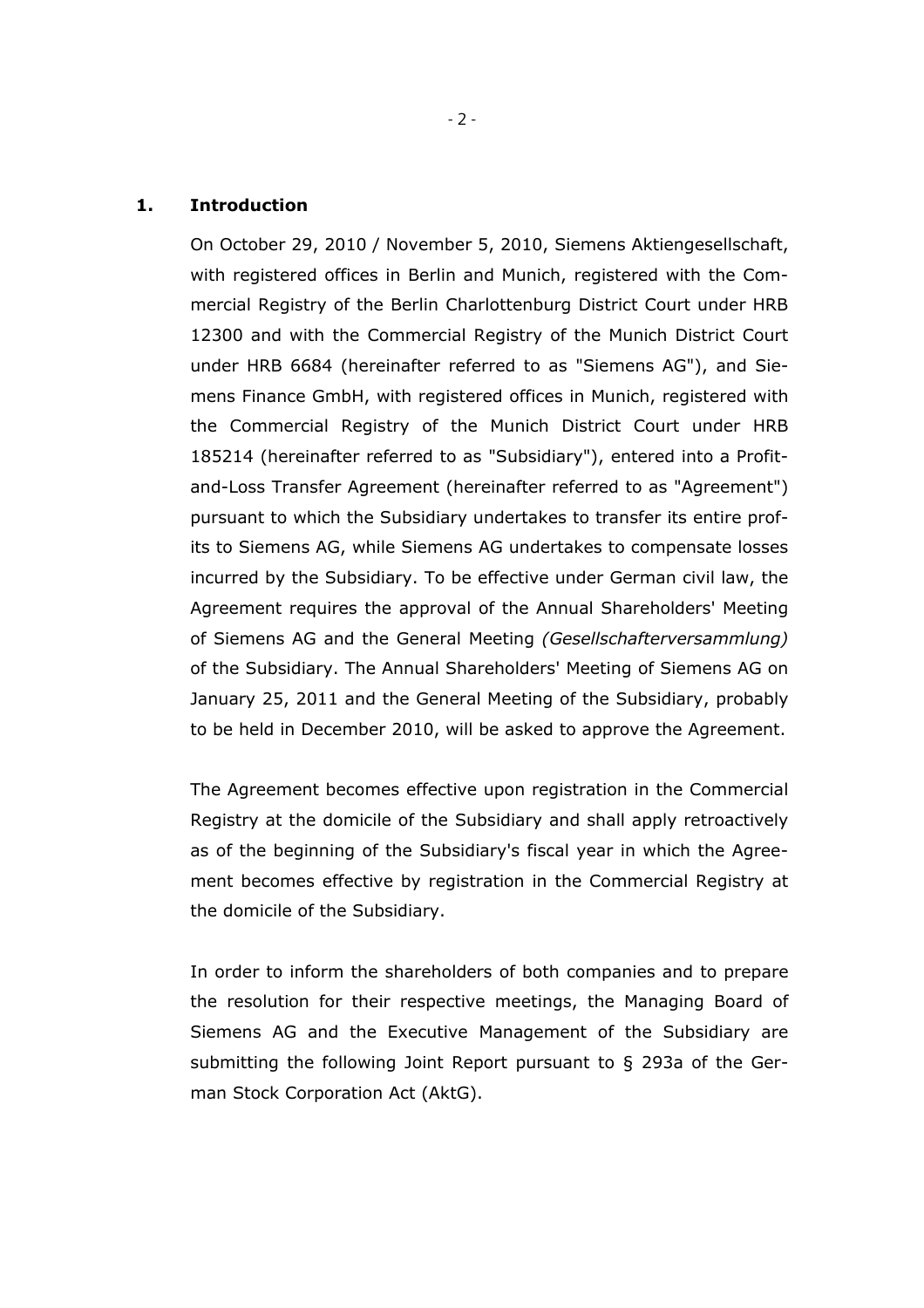## **2. Contracting Parties to the Agreement**

The contracting parties to the Agreement are Siemens AG and Siemens Finance GmbH.

## **2.1 Siemens AG**

Siemens AG with registered offices in Berlin and Munich, registered with the Commercial Registry of the Berlin Charlottenburg District Court under HRB 12300 and with the Commercial Registry of the Munich District Court under HRB 6684, is an exchange-listed German stock corporation *(Aktiengesellschaft)*. Siemens AG is the parent company of the Siemens Group. The Siemens Group is a global provider of electrical engineering and electronics with approximately 405,000 employees worldwide on September 30, 2010. It is predominantly active in the fields of industry and energy as well as in the healthcare sector.

The members of the Managing Board of Siemens AG are: Peter Löscher (President and Chief Executive Officer), Wolfgang Dehen, Brigitte Ederer, Josef Kaeser, Barbara Kux, Prof. Dr. Hermann Requardt, Prof. Dr. Siegfried Russwurm, Peter Y. Solmssen.

Siemens AG is legally represented by two members of the Managing Board, or by one member of the Managing Board jointly with a "Prokurist" (holder of a special statutory authority, referred to as "Prokura", granted in accordance with § 48 of the German Commercial Code (HGB)). Otherwise Siemens AG shall be represented by "Prokurists" or other duly authorized signatories to the extent authorized by the Managing Board.

The members of the Supervisory Board are: Dr. Gerhard Cromme (Chairman), Berthold Huber, Dr. Josef Ackermann, Lothar Adler, Jean-Louis Beffa, Gerd von Brandenstein, Michael Diekmann, Dr. Hans Michael Gaul, Prof. Dr. Peter Gruss, Bettina Haller, Hans-Jürgen Hartung,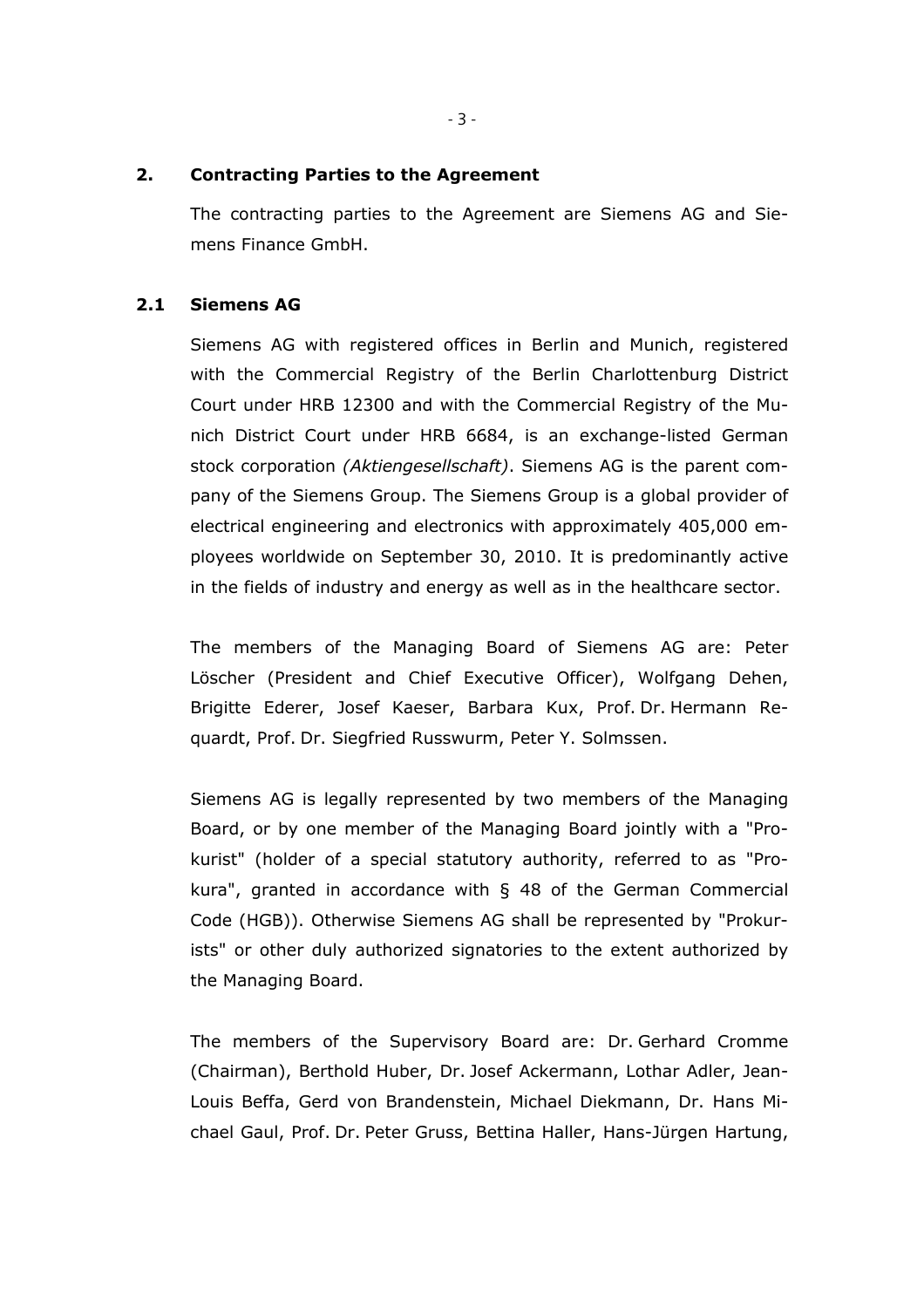Harald Kern, Dr. Nicola Leibinger-Kammüller, Werner Mönius, Håkan Samuelsson, Dieter Scheitor, Dr. Rainer Sieg, Birgit Steinborn, Lord Iain Vallance of Tummel, Sibylle Wankel.

The fiscal year of Siemens AG runs from October 1 to September 30 of the following year.

As a resident German corporation, Siemens AG is fully subject to corporation tax (KSt) and municipal trade tax (GewSt) in Germany.

# **2.2 Subsidiary**

#### **2.2.1 History, Domicile, Object of Activity, Fiscal Year**

The Subsidiary with registered offices in Munich was established by Notarial Deed dated March 17, 2010 under the name of Kyros 40 GmbH by Siemens AG as its sole shareholder and registered with the Commercial Registry of the Munich District Court under HRB 185214 on April 15, 2010.

Upon the Subsidiary's incorporation, Siemens AG initially took over a share in the nominal amount of EUR 25,000.00 on the Subsidiary's subscribed capital, which was increased to EUR 5,000,000.00 by way of a capital increase. The capital increase was registered with the Commercial Registry on August 31, 2010. All capital contributions were fully paid up in cash. Therefore, the Subsidiary's subscribed capital amounts to EUR 5,000,000.00 and consists of one share in the nominal amount of EUR 5,000,000.00. In the short fiscal year just ended, Siemens AG additionally contributed cash of EUR 5,100,000.00 to the Subsidiary's additional paid-in capital. In addition, it is intended that Siemens AG contributes an additional amount of up to EUR 240,000,000.00 to the Subsidiary's additional paid-in capital.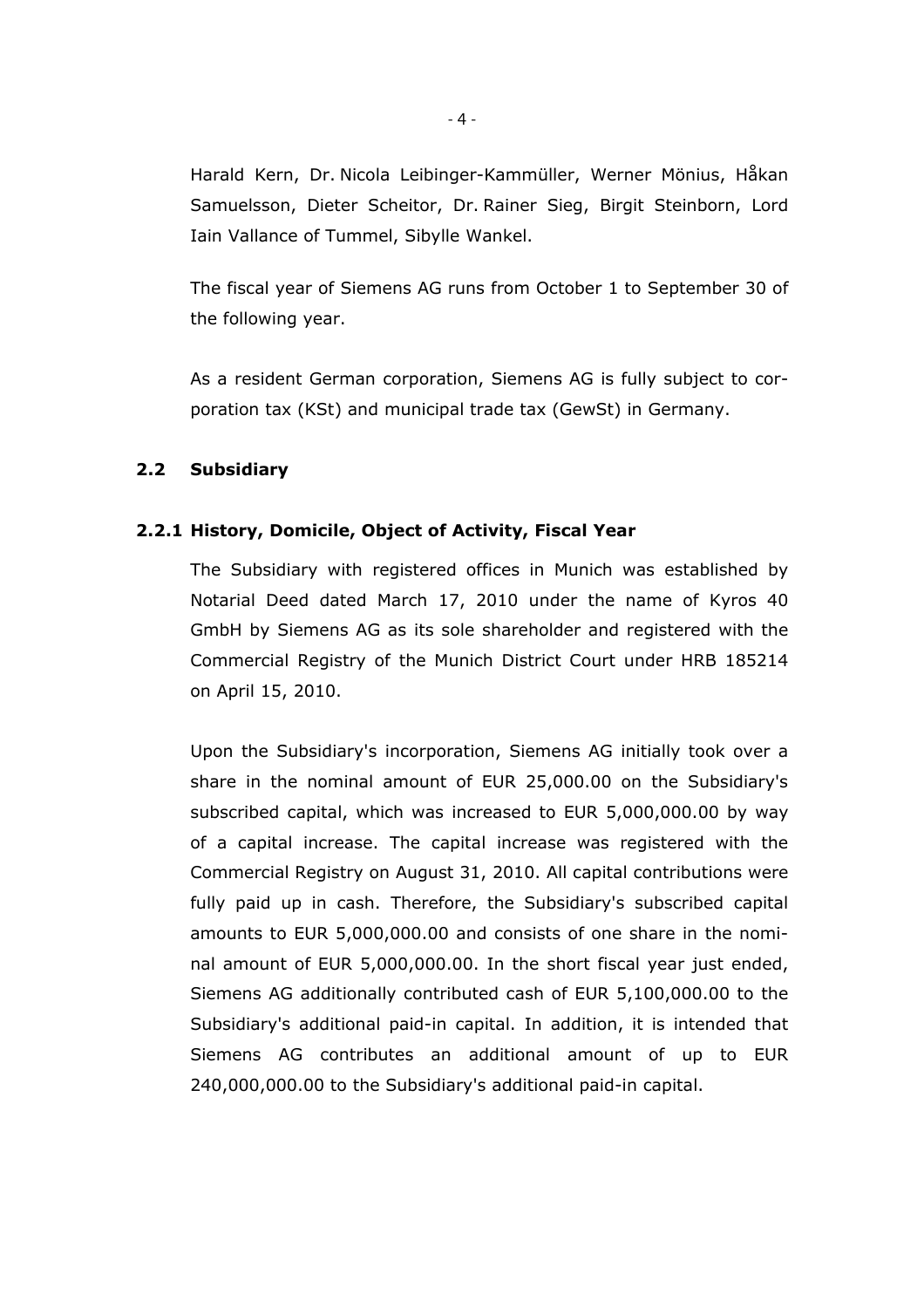The object of activity of the Subsidiary (at first under the name of Kyros 40 GmbH) was initially to manage its own assets. The object of activity was changed by a notarized shareholder resolution of September 27, 2010. It now reads as follows: "The object of activity of the Company is to conduct financial transactions with third parties, Siemens AG and companies of the Siemens Group, in particular in the fields of project and corporate group financing, as well as any related transactions and services, provided that such financial transactions do not require a permission or license and are not subject to supervision." The change in the object of activity was registered with the Commercial Registry on October 1, 2010.

At the time this Joint Report is submitted, the Subsidiary is active in the business segments Services Business, Financing Business and Treasury Business. Within the framework of Services Business, the Subsidiary renders services to companies of the Siemens Group and individual third party customers in the fields of market and credit risk controlling, risk management, provision of ratings and treasury back office. The Financing Business is currently limited to the purchase of receivables on financing transactions already paid out which is not subject to licensing. The Treasury Business includes, on the one hand, the investment of the Subsidiary's liquidity with selected commercial banks and with Siemens AG and, on the other hand, hedging transactions (interest rate and currency deals) in connection with the abovementioned Financing Business.

By way of a notarized shareholder resolution dated September 30, 2010, it was resolved to change the Subsidiary's name to Siemens Finance GmbH. The change of name was registered with the Commercial Registry on October 5, 2010.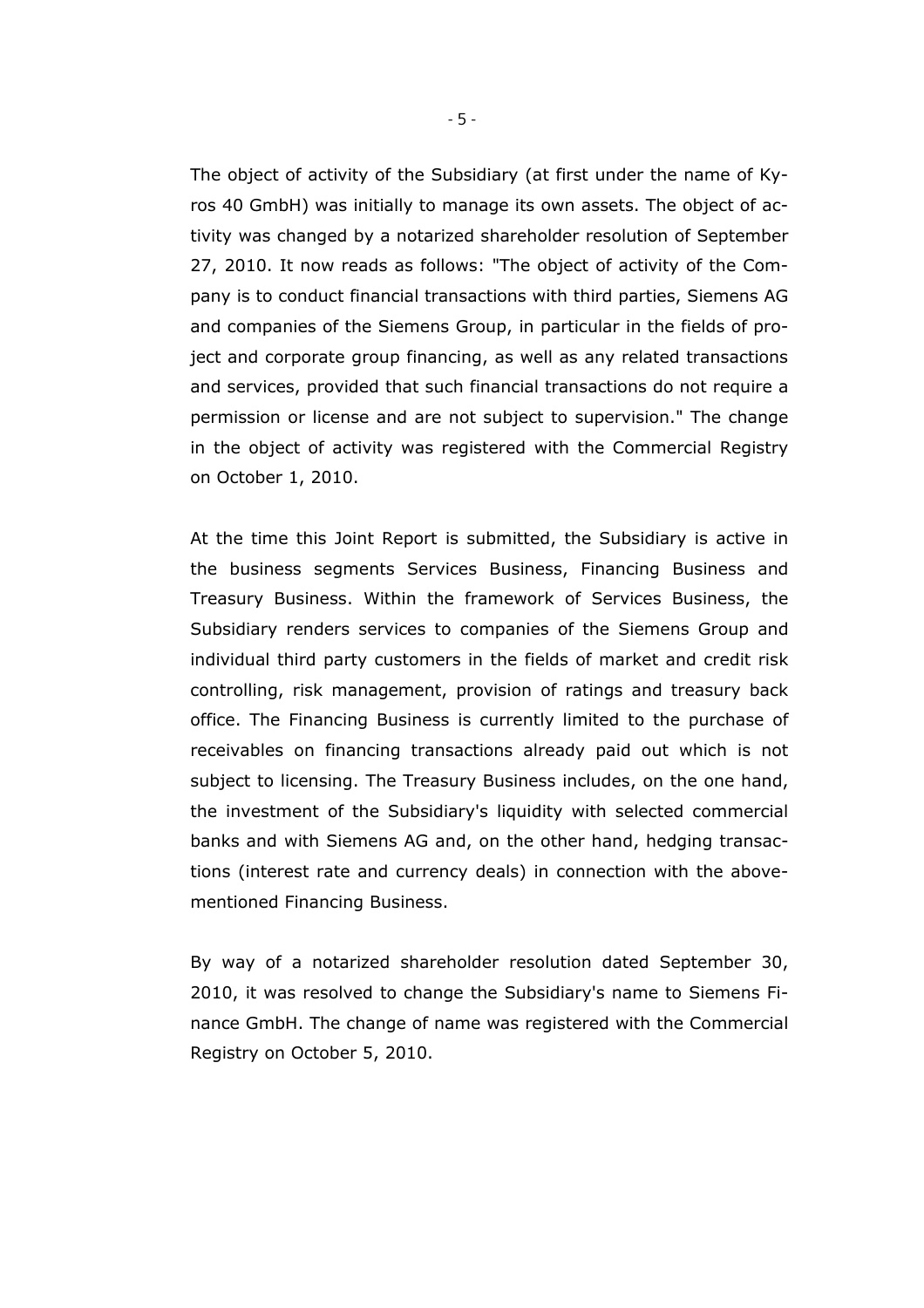The Subsidiary commenced commercial operations with effect from October 1, 2010. For this purpose, the "Risk Controlling, Credit Rating and Operations" department as well as the departments in charge of risk management and structured financings of the "Commercial Finance Europe & Asia Pacific" segment of Siemens Financial Services GmbH, which is also a wholly owned subsidiary of Siemens AG, were transferred to the Subsidiary and the associated employees taken over by way of a business transfer *(Betriebsübergang)*. Under the business transfer agreement, employee-related obligations (arising from pension commitments, for example) and to a small extent employeerelated office equipment were taken over by the Subsidiary. Apart from these instances, neither liabilities of Siemens Financial Services GmbH nor loan receivables nor other financial assets were taken over under the business transfer agreement.

In April 2010, the Subsidiary applied to the German Federal Financial Supervisory Authority (BaFin) for a license to conduct banking transactions pursuant to § 32 of the German Banking Act (KWG) (hereinafter referred to as "banking license"). At the time of submitting this Joint Report, the banking license had not yet been granted.

As long as the banking license has not been obtained, the current business activities shall be continued.

Once the banking license is granted, it is planned that the Subsidiary will be renamed "Siemens Bank GmbH". The object of activity will then also be changed to read as follows: "The Company's object of activity is to conduct banking transactions and to render financial and other services to the extent that this is considered to be directly or indirectly conducive to the operations of Siemens AG and its subsidiary companies."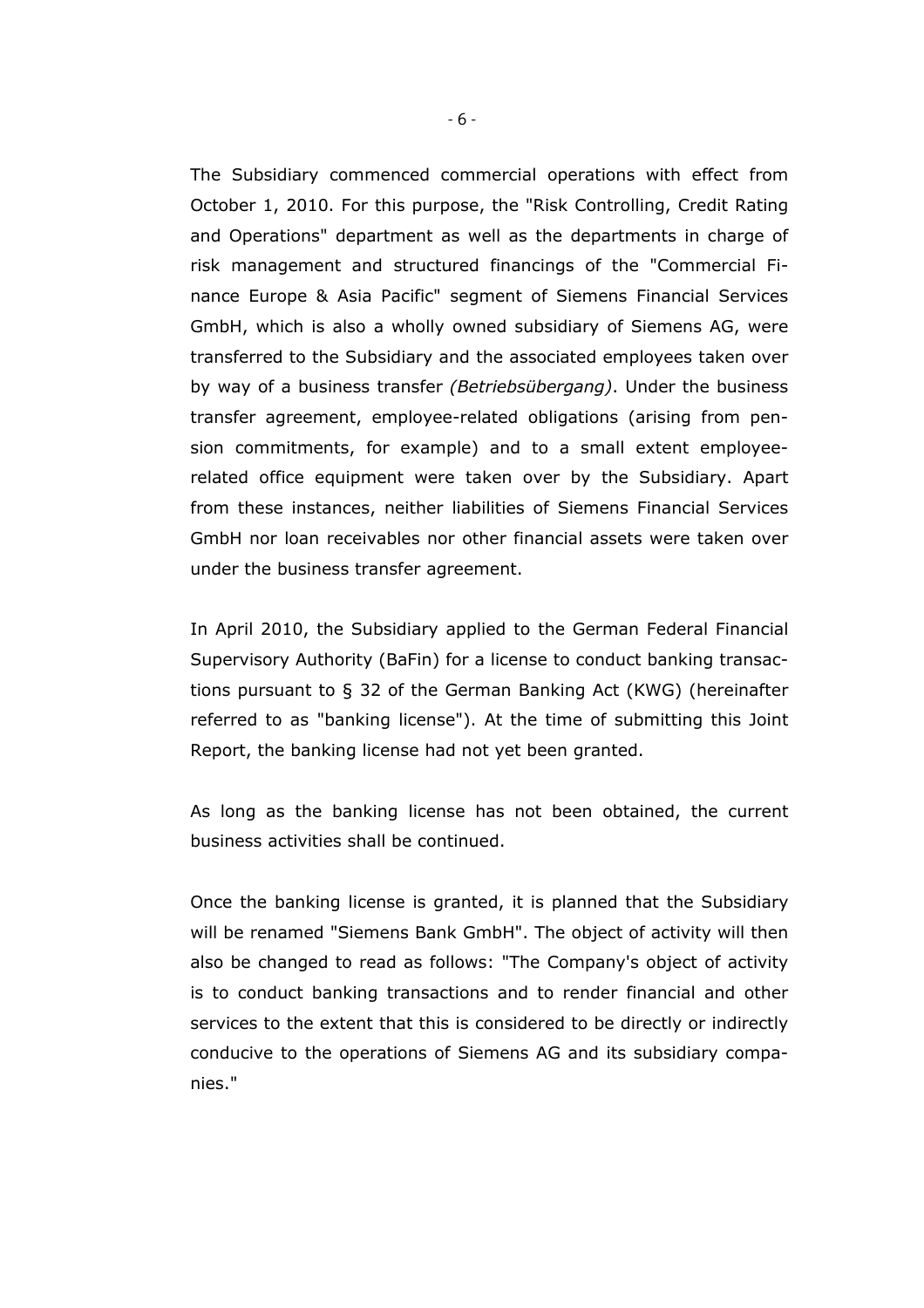As a bank, the Subsidiary will then be active in the business segments Credit & Guarantee Business (asset-side business), Deposit Business (liability-side business) and Services. The emphasis in Credit & Guarantee Business as the future bank's core business will be on medium to long-term financing with a focus on corporate customers, project financings and public sector borrowers. The focus in Deposit Business will be on call deposits and time deposits. Target customers will be companies of the Siemens Group as well as third party customers. Services in the fields of credit and market risk controlling, risk management, provision of ratings and back office will be rendered primarily to companies of the Siemens Group.

As a bank, the Subsidiary will particularly support and promote sales and marketing of the Siemens Group through loans and other financing instruments. The combination of product and financing is designed to allow the Siemens Group to make use of competitive advantages and to counteract market-related financing bottlenecks of customers and business partners. At the same time, the Subsidiary will be established as a competence center to manage financial risks within the Siemens Group, and new possibilities of group financing to be opened up.

The fiscal year of the Subsidiary runs from October 1 to September 30 of the following year. The first fiscal year was a short fiscal year that ended on September 30, 2010.

# **2.2.2 Executive Management, Representation, Advisory Council, Employees, Shareholder**

The Managing Directors of the Subsidiary are: Roland Wilhelm Chalons-Browne (Chief Executive Officer), Dr. Ingeborg Anna Hampl and Dr. Peter Rathgeb.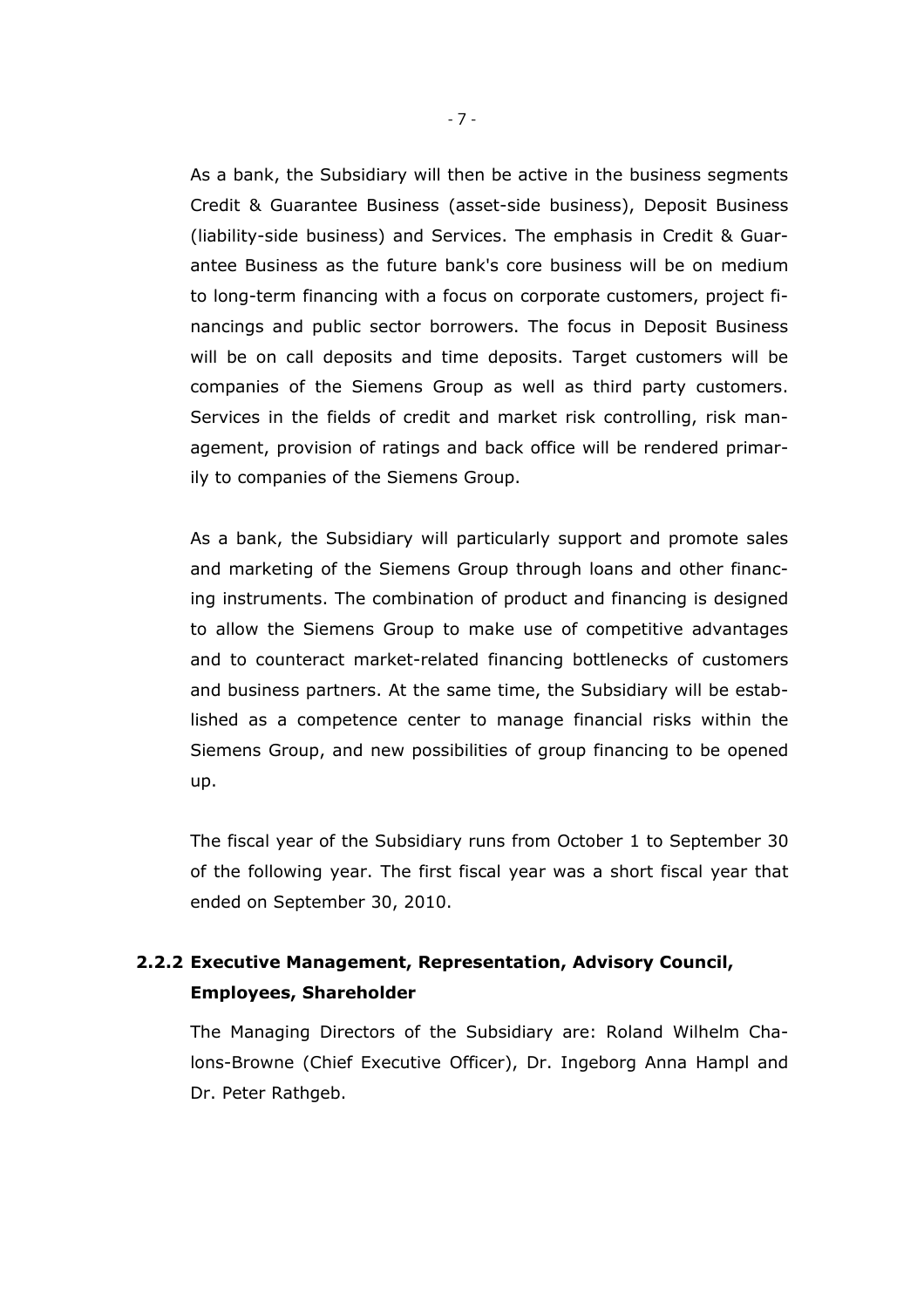If there is only one Managing Director, he or she shall be legally authorized to represent the Subsidiary alone. If there are several Managing Directors, the Subsidiary shall be legally represented by two Managing Directors or by one Managing Director jointly with a "Prokurist" (holder of a special statutory authority, referred to as "Prokura", granted in accordance with § 48 of the German Commercial Code (HGB)). The General Meeting *(Gesellschafterversammlung)* may exempt individual, several or all Managing Directors from the restrictions of § 181 of the German Civil Code (BGB) in whole or in part. Otherwise the Subsidiary shall be represented by "Prokurists" or other duly authorized signatories to the extent authorized by the Managing Directors.

The members of the Advisory Council which was delegated certain duties and rights of the shareholder(s) are: Dr. Peter Moritz (CFO of Siemens Cross-Sector Business "Siemens Financial Services") as Chairman and Hans-Peter Rupprecht (Corporate Treasurer of Siemens AG) as Deputy Chairman.

When starting business operations on October 1, 2010, the Subsidiary had approximately 90 employees.

Since incorporation of the Subsidiary to the present day, Siemens AG has owned a direct 100-percent interest in the Subsidiary and is thus its sole shareholder.

As a regulated bank, the Subsidiary will be obligated in the future to reach its decisions independently - including vis-à-vis its shareholder – within its regulatory obligations. This will insofar prevent that the Executive Management is continuously and permanently bound by the instructions of Siemens AG as the sole shareholder.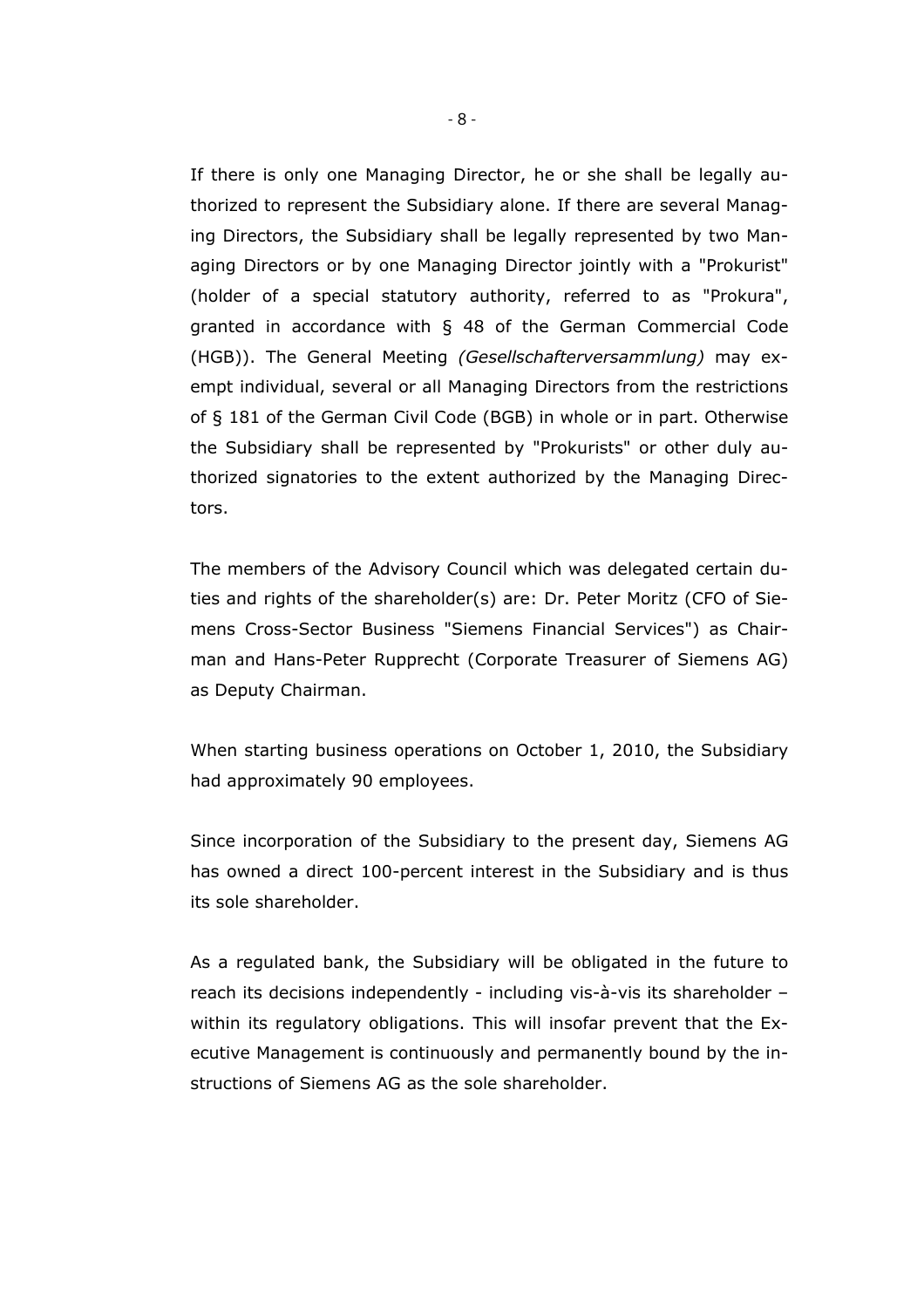The Subsidiary holds no capital investments under corporate law in other companies.

## **2.2.3 Economic situation**

In the short fiscal year ended September 30, 2010 in which the Subsidiary was not yet operational, a net loss for the year of EUR 54,864.09 was recorded that is primarily attributable to the expense resulting from allocations to provisions for expected expenditures in connection with the application for a banking license. This net loss for the year and a loss carryforward from the opening balance sheet in the amount of EUR 1,000.00 resulting from the allocation of a provision for the costs of formation under German corporate law added up to an accumulated loss of EUR 55,864.09. The balance sheet as of September 30, 2010 shows total assets of EUR 10,100,031.37 and an equity capital of EUR 10,044,135.91. Unless unforeseen events (such as increased loan defaults) occur, it is expected that the Subsidiary will generate positive earnings in fiscal year 2010/2011 and subsequent years.

# **3. Legal and economic reasons for concluding the Agreement; Implications of the Agreement**

Siemens AG is the sole shareholder of the Subsidiary. The conclusion of the Agreement thus opens up the possibility to create a fiscal unity *(Organschaft)* between Siemens AG and the Subsidiary for corporation tax and municipal trade tax purposes.

Under this fiscal unity *(Organschaft)* regime, profits and losses of the Subsidiary as the fiscal subsidiary company *(Organgesellschaft)* are directly attributed for tax purposes to Siemens AG as the fiscal parent company *(Organträgerin)*. Consequently, positive and negative results at Group level can be netted for tax purposes. Depending on the taxable earnings situation of the companies forming part of the fiscal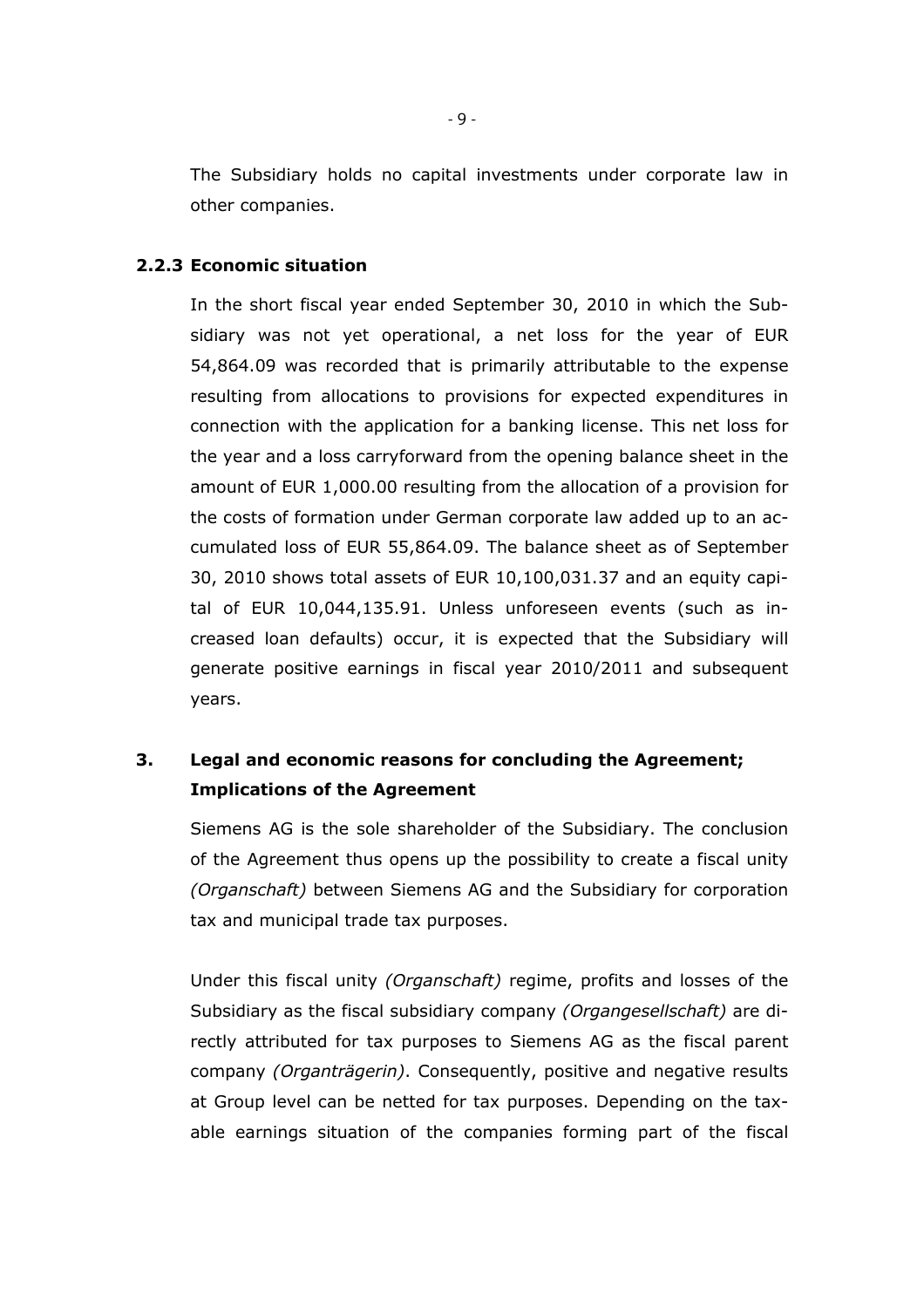unity *(Organschaft)*, this may result in tax advantages. Without this Agreement, such netting of results for tax purposes would not be possible, as profits generated by the Subsidiary could at best be distributed to Siemens AG by way of a distribution of profits. In this event, Siemens AG would be subject to German corporation tax and municipal trade tax under current tax laws with respect to 5 percent of the profit distribution.

Furthermore, Siemens AG's commitment to assume the losses pursuant to Article 2 of the Agreement is aimed at enhancing the Subsidiary's credit worthiness particularly with a view to the Subsidiary's future business with non-Group customers.

The Subsidiary has undertaken to transfer its profits to Siemens AG pursuant to Article 1 of the Agreement, and Siemens AG has undertaken to assume the losses of the Subsidiary pursuant to Article 2 of the Agreement. Losses may be incurred by the Subsidiary within the framework of its business operations, for example. Once the banking license is granted and banking operations have been established, it is intended, for example, to grant loans to customers, in which case the Subsidiary will assume the default risk of the relevant borrower. As part of the interest to be paid by the borrower, the Subsidiary will receive a default premium for assuming this risk. If the losses incurred by defaults exceed the income from default premiums, this may lead to losses sustained by the Subsidiary which will then be assumed by Siemens AG pursuant to Article 2 of the Agreement.

The conclusion of the Agreement does not involve any changes in the participation quota held in the contracting parties.

From the perspective of Siemens AG shareholders, the Agreement will not cause any special consequences apart from Siemens AG's com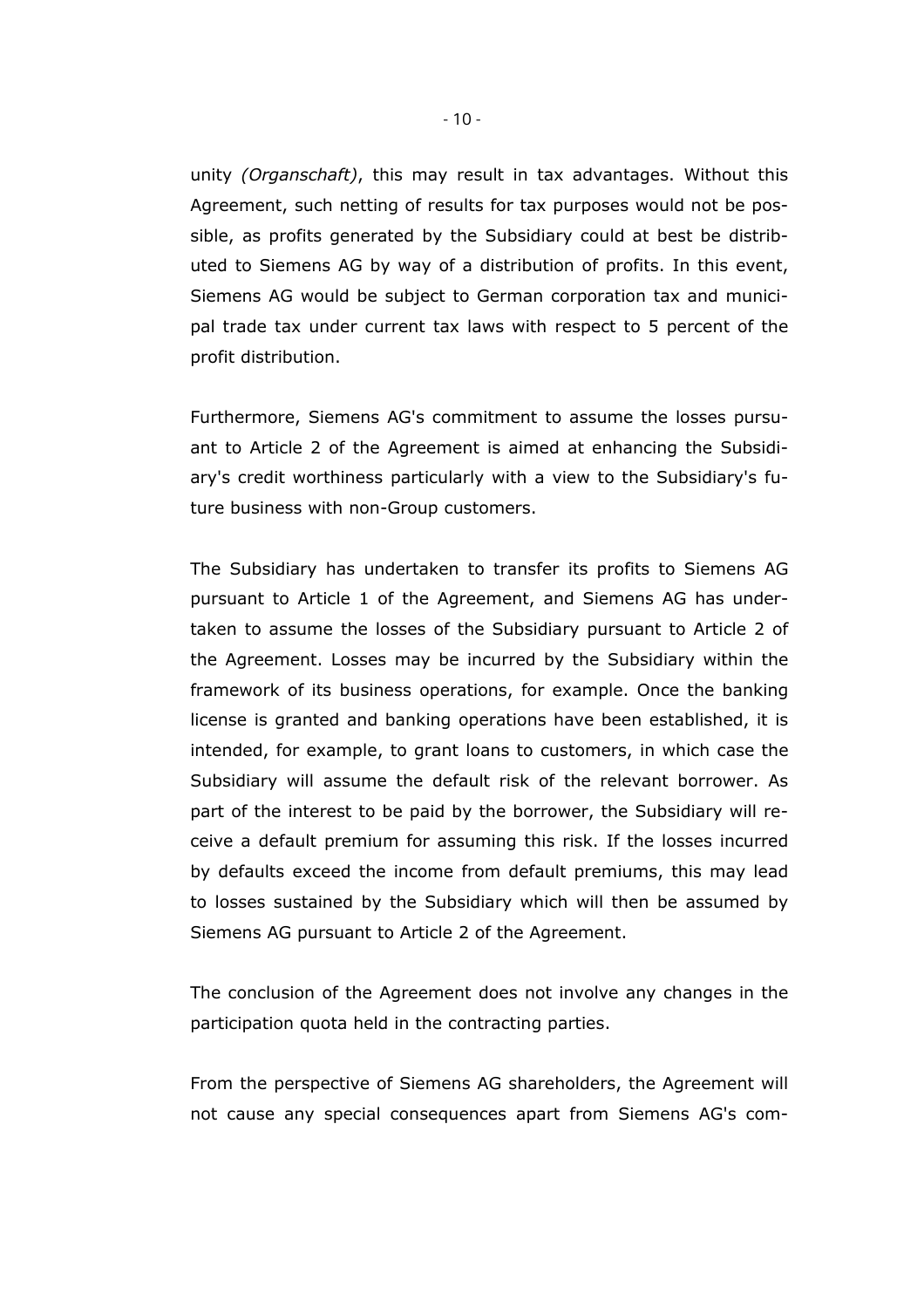mitment to assume the Subsidiary's losses, in particular because there will be no compensation payment and financial settlement with outside shareholders.

## **4. Alternatives to concluding the Agreement**

There was no economically rational alternative to concluding the Agreement.

Pursuant to § 14 (1), 1st sentence, of the German Corporation Tax Act (KStG) in combination with § 17, 1st sentence, of the German Corporation Tax Act (KStG), the conclusion of this Agreement is a mandatory prerequisite for the fiscal unity *(Organschaft)* for purposes of German corporation tax and municipal trade tax between the Subsidiary as the fiscal subsidiary company *(Organgesellschaft)* and Siemens AG as the fiscal parent company *(Organträgerin)*. Therefore, the resulting tax advantages (cf. paragraph 3 above) can only be obtained by means of the Agreement.

In particular, a transformation of the Subsidiary into a partnership *(Personengesellschaft)* by change of legal form *(formwechselnde Umwandlung)* does not lead to a comparable result for tax purposes, as the Subsidiary's earnings would be subject to German municipal trade tax at the partnership level, whereas in the case of a fiscal unity *(Organschaft)* they are taxable at the level of the fiscal parent company *(Organträgerin)* and can there be offset against the fiscal parent company's negative income.

Neither a domination agreement pursuant to § 291 (1), 1st sentence, of the German Stock Corporation Act (AktG) nor a domination and profit-and-loss transfer agreement pursuant to § 291 (1), 1st sentence, of the German Stock Corporation Act (AktG) will serve as alternatives because as a regulated bank, the Subsidiary will be obligated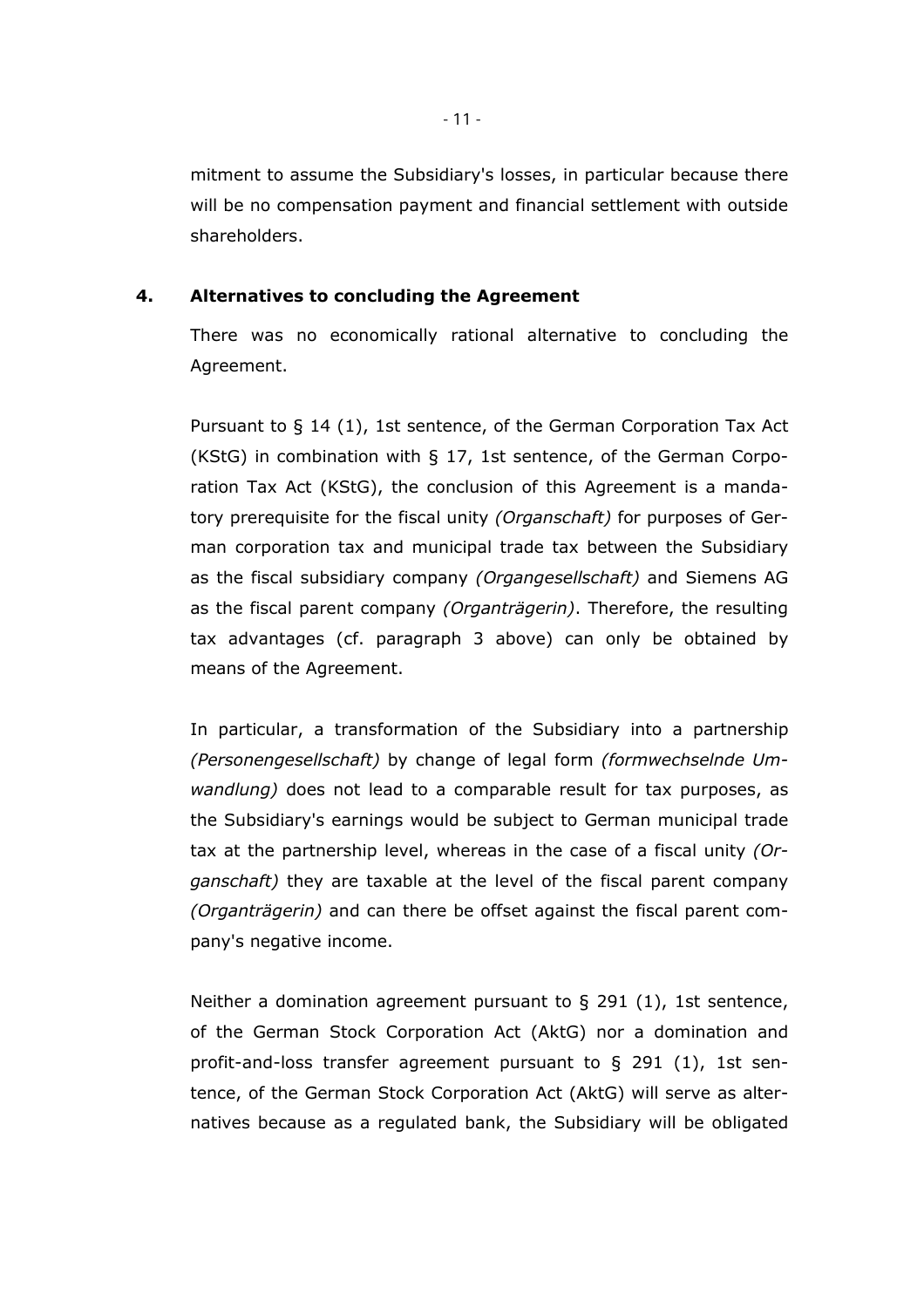in the future to reach its decisions independently - including vis-à-vis its shareholder – within its regulatory obligations. This will insofar prevent that the Executive Management is continuously and permanently bound by the instructions of Siemens AG as the sole shareholder.

A merger of the Subsidiary with and into Siemens AG is also not a preferable option because the Subsidiary would then lose its legal independence, which is not what is desired.

## **5. Explanation of the Agreement**

The Agreement is a profit-and-loss transfer agreement and thus an enterprise agreement pursuant to § 291 (1), 1st sentence, of the German Stock Corporation Act (AktG). It requires the approval of the Annual Shareholders' Meeting of Siemens AG and the General Meeting *(Gesellschafterversammlung)* of the Subsidiary and must be registered in the Commercial Registry at the domicile of the Subsidiary.

The following is to explain the individual provisions of the Agreement:

#### **Transfer of profits (Article 1)**

The first sentence of Article 1.1 of the Agreement governs the commitment characteristic of a profit-and-loss transfer agreement to transfer the entire profits to the other party to the Agreement. Thus the Subsidiary undertakes to transfer its entire profits to Siemens AG.

Pursuant to § 14 (1), 1st sentence, in combination with § 17, 1st sentence, of the German Corporation Tax Act (KStG), this is a mandatory prerequisite for the fiscal unity *(Organschaft)* for tax purposes between the Subsidiary and Siemens AG.

The transferable amount is described in more detail in Articles 1.2 and 1.3 of the Agreement. However, Article 1.1, 2nd sentence, of the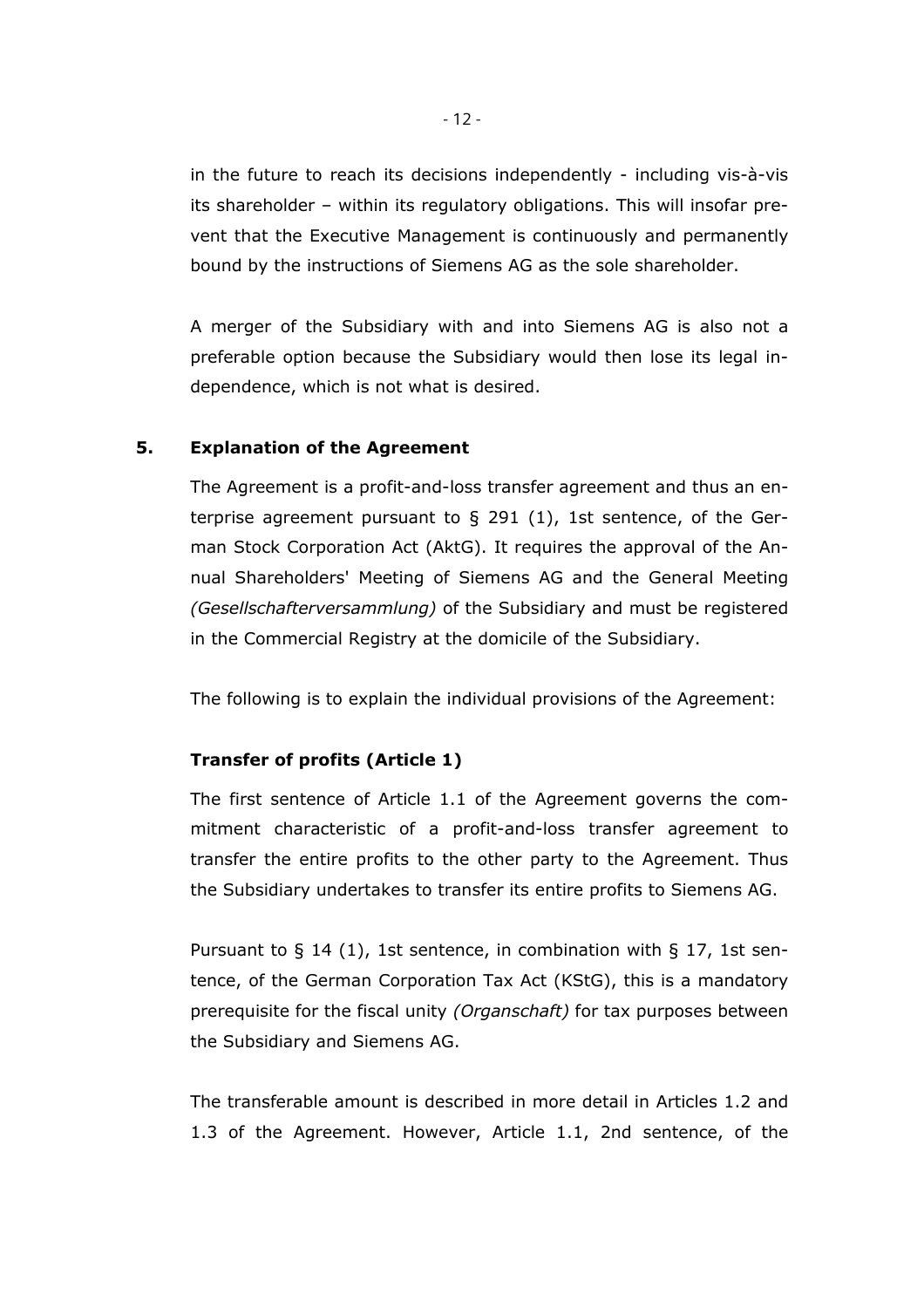Agreement states that § 301 of the German Stock Corporation Act (AktG) in its *mutatis mutandis* application shall apply besides and with precedence over the provisions of Articles 1.2 and 1.3 of the Agreement. The provision of § 301 of the German Stock Corporation Act (AktG) regarding the maximum amount of profit transfer is incorporated into the Agreement in the provision's *mutatis mutandis* application and as amended from time to time, i.e. incorporated by dynamic reference to the provision's latest version.

Pursuant to Article 1.2 of the Agreement, the Subsidiary may, with the consent of Siemens AG, appropriate amounts from the annual net income to other retained earnings pursuant to § 272 (3) of the German Commercial Code (HGB) provided that this is permitted under commercial law and economically justified based on reasonable business judgment. The appropriation of retained earnings must have a concrete cause. To this extent, the profits to be transferred by the Subsidiary to Siemens AG are thereby reduced.

In accordance with Articles 1.3 of the Agreement, amounts appropriated to other retained earnings pursuant to  $\S$  272 (3) of the German Commercial Code (HGB) during the term of the Agreement shall, upon request by Siemens AG, be released and used to compensate an annual net loss or be transferred as profits. The transfer of additional paid-in capital and retained earnings existing prior to the date of the Agreement shall be excluded.

To this extent, the provisions explained above are common within the framework of a profit-and-loss transfer agreement.

Pursuant to Article 1.4 of the Agreement, the entitlement to the transfer of profits shall arise at the end of the Subsidiary's fiscal year and shall be fulfilled taking that date as value date.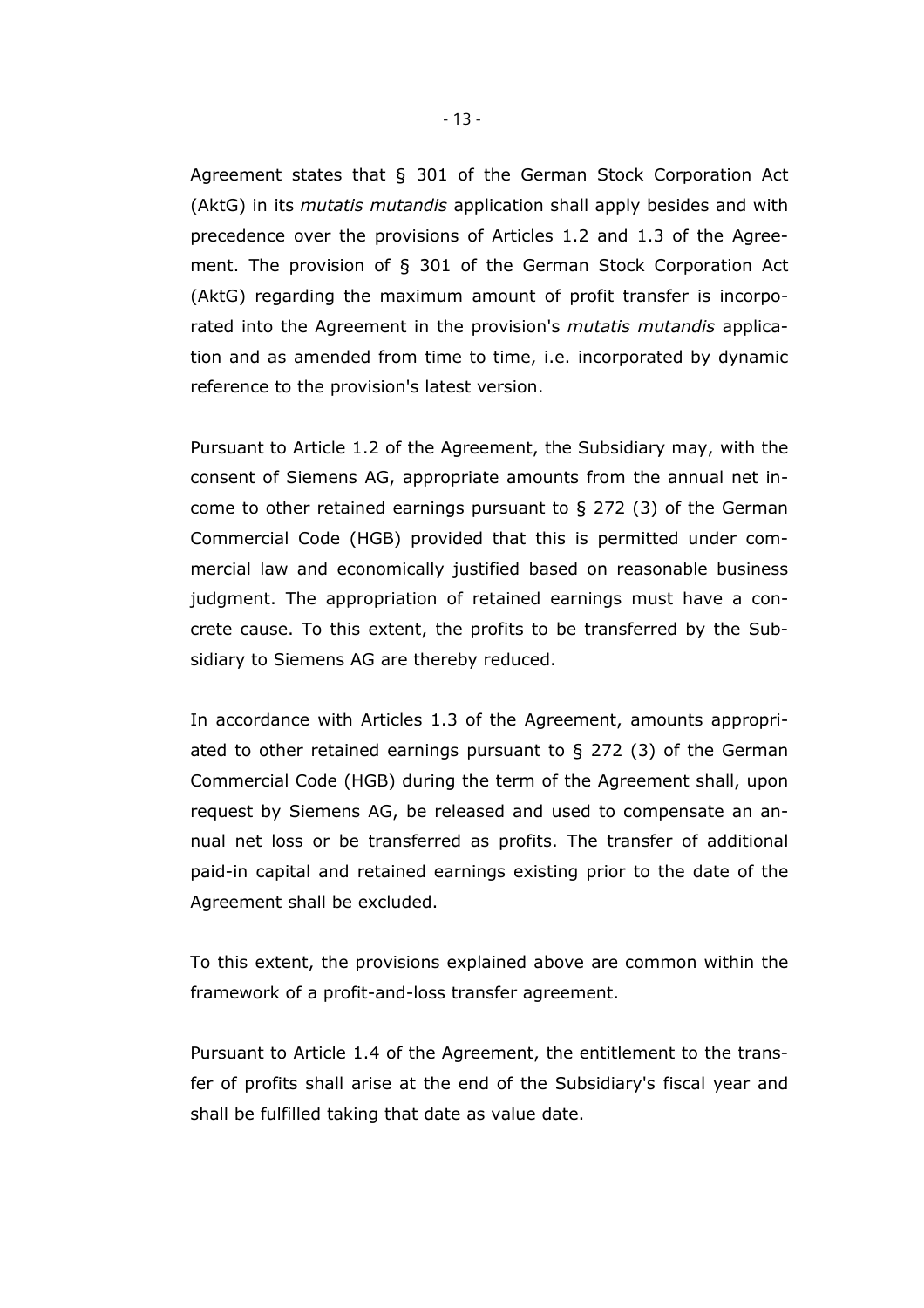The entitlement to profit transfer arises initially for the entire profits of the Subsidiary's fiscal year in which the Agreement becomes effective pursuant to Article 3.2 of the Agreement.

#### **Assumption of losses (Article 2)**

Article 2 of the Agreement regulates the assumption of losses by Siemens AG.

In accordance with Article 2.1 of the Agreement, Siemens AG undertakes, pursuant to § 302 (1) of the German Stock Corporation Act (AktG), in its *mutatis* mutandis application and as amended from time to time, to compensate any annual net loss of the Subsidiary that is otherwise, i.e. regardless of the obligation to compensate for losses, incurred during the term of the Agreement. This commitment by Siemens AG does only apply to the extent that such loss is not compensated by release of any amounts from the Subsidiary's other retained earnings appropriated during the term of the Agreement. Therefore, any other retained earnings appropriated during the term of the Agreement may be used to compensate losses in subsequent years rather than offsetting such losses through compensation by Siemens AG. In all other respects, § 302 of the German Stock Corporation Act (AktG), as amended from time to time, shall also apply *mutatis mutandis*.

The provision of § 302 of the German Stock Corporation Act (AktG) regarding the assumption of losses is incorporated into the Agreement in the provision's *mutatis mutandis* application and as amended from time to time, i.e. incorporated by dynamic reference to the provision's latest version.

In order for the fiscal unity *(Organschaft)* between the Subsidiary and Siemens AG to become effective, it is a mandatory prerequisite for tax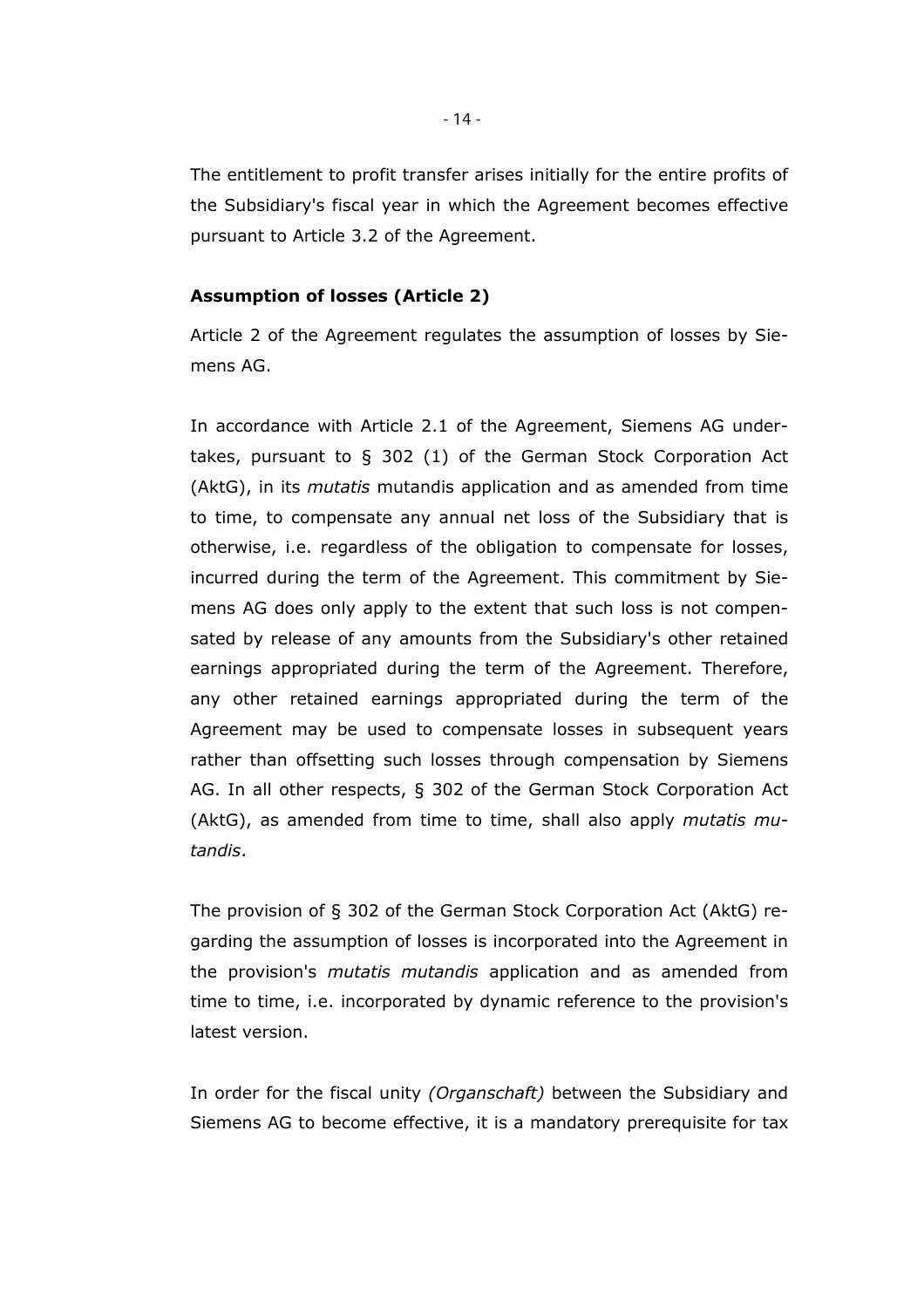purposes that Siemens AG as the fiscal parent company *(Organträgerin)* undertakes to compensate any loss incurred by the Subsidiary as the fiscal subsidiary company *(Organgesellschaft)* (§ 17 of the German Corporation Tax Act (KStG).

To this extent, the provisions explained above are common within the framework of a profit-and-loss transfer agreement.

Pursuant to Article 2.2 of the Agreement, the entitlement to have compensated any annual net loss that is otherwise incurred shall arise at the end of the Subsidiary's fiscal year and shall be fulfilled taking that date as value date.

The entitlement to loss compensation arises initially for the Subsidiary's fiscal year in which the Agreement becomes effective pursuant to Article 3.2 of the Agreement.

## **Effectiveness and term (Article 3)**

Article 3.1 of the Agreement makes it clear that, to be effective under German civil law, the Agreement requires the approval of the Annual Shareholders' Meeting of Siemens AG and the General Meeting *(Gesellschafterversammlung)* of the Subsidiary.

The first sentence of Article 3.2 of the Agreement makes it clear that the Agreement becomes effective upon registration in the Commercial Registry at the domicile of the Subsidiary. Pursuant to the second sentence of Article 3.2 of the Agreement, the Agreement shall apply retroactively as of the beginning of the Subsidiary's fiscal year in which the Agreement becomes effective by registration in the Commercial Registry at the domicile of the Subsidiary.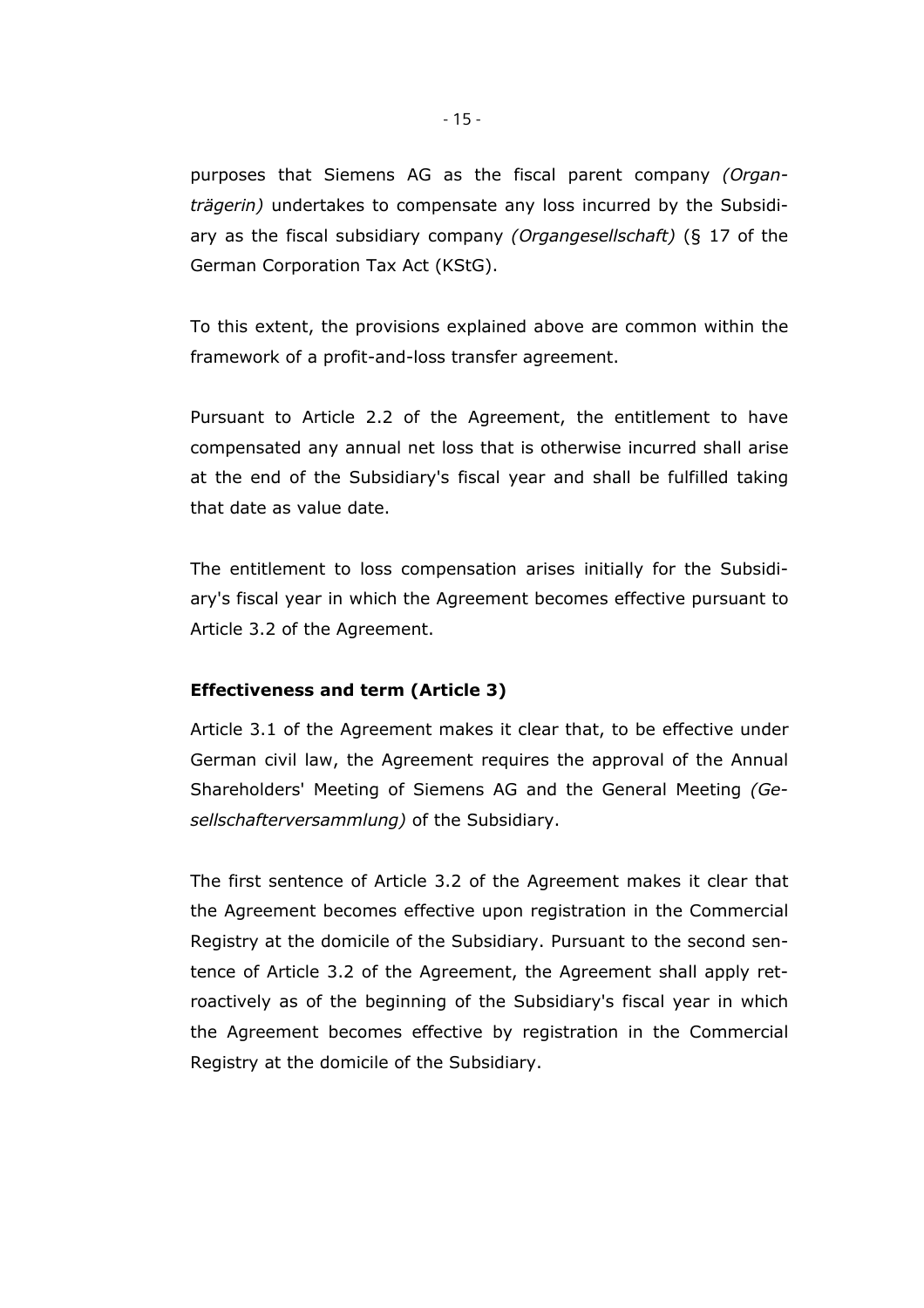The fiscal year of the Subsidiary runs from October 1 to September 30 of the following year.

Pursuant to Article 3.3 of the Agreement, the Agreement, unless terminated earlier on mandatory legal grounds, has a fixed term of five (5) years as from the beginning of the Subsidiary's fiscal year in which the Agreement becomes effective by registration in the Commercial Registry at the domicile of the Subsidiary. Thereafter, the Agreement shall be automatically renewed for successive one (1) year terms unless terminated by either party upon three (3) months' notice prior to the end of the Subsidiary' fiscal year. Notice of termination shall be given in writing.

For the fiscal unity *(Organschaft)* for tax purposes to become effective, the Agreement must be concluded pursuant to  $\S$  14 (1), 1st sentence, no. 3, in combination with § 17, 1st sentence, of the German Corporation Tax Act (KStG) for a period of at least five (5) years and actually be implemented during its entire term.

Pursuant to Article 3.4 of the Agreement, the right of either party to terminate the Agreement for good cause without observing a notice period shall remain unaffected. This means that the Agreement may be terminated for good cause without observing a notice period even during the above-mentioned minimum term of five (5) years. Good cause shall be deemed to particularly include cases of insolvency, intentional or grossly negligent violation of the Agreement, fraud or other unlawful measures by a party, and loss of the majority of the capital stock or voting rights in the Subsidiary by Siemens AG.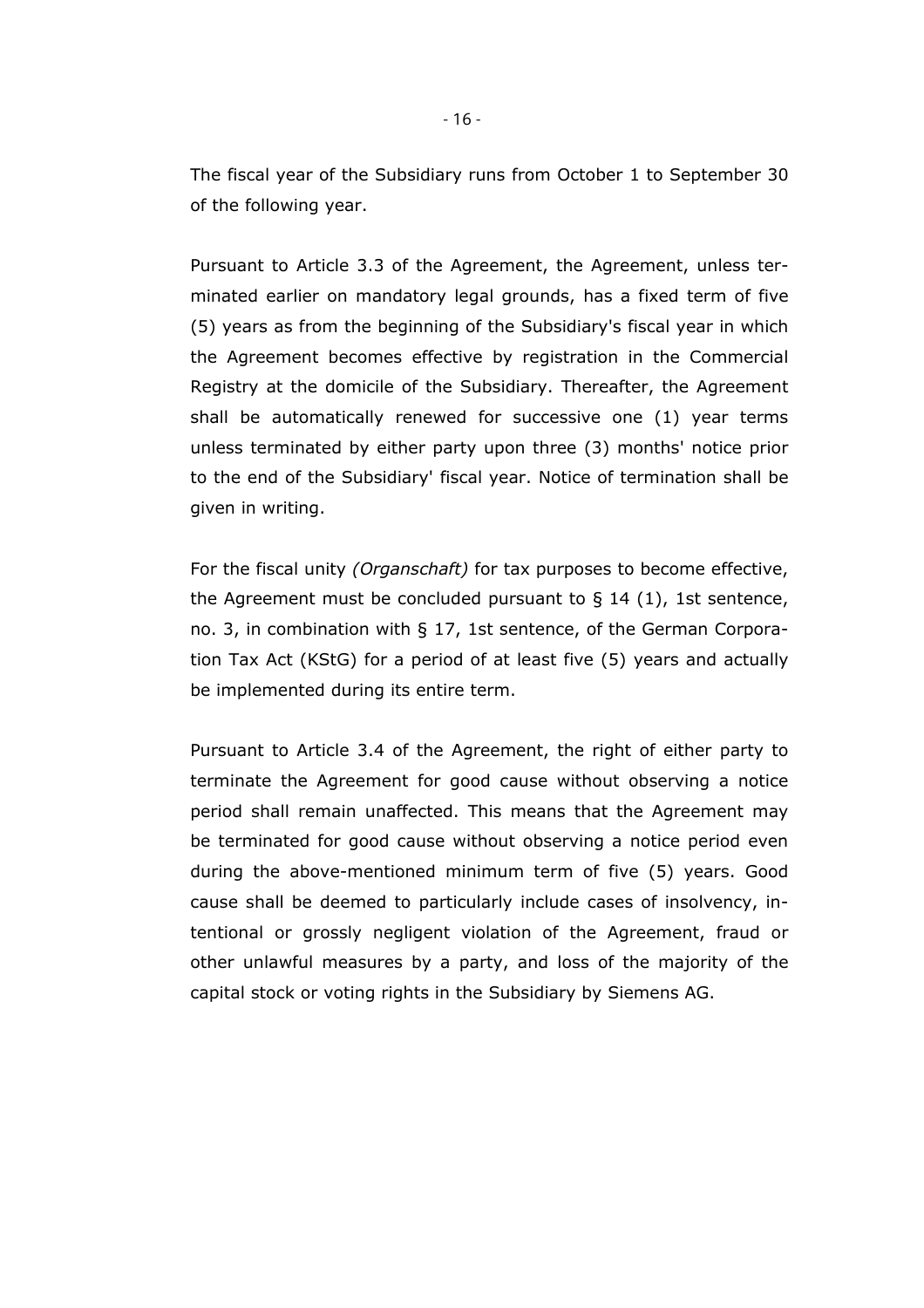#### **Final provisions (Article 4)**

Pursuant to Article 4.1 of the Agreement, the interpretation of individual provisions of the Agreement is subject to  $\S$  14 and  $\S$  17 of the German Corporation Tax Act (KStG), as amended from time to time.

Article 4.2 of the Agreement contains a common so-called severability clause to ensure that the Agreement is maintained, should individual provisions, in whole or in part, turn out to be ineffective, unenforceable or incomplete. Therefore, should any provision of the Agreement be or become ineffective or unenforceable in whole or in part or should the Agreement contain a gap, this shall not affect the validity of the remaining provisions of the Agreement. In place of the ineffective or unenforceable provision, the parties shall agree on an effective or enforceable provision which in its economic effect comes as close as possible to that of the ineffective or unenforceable provision. In the event of a gap in the Agreement, the parties shall agree on a provision that would have been intended, in light of the object and purpose of the Agreement, had they considered the point on executing the Agreement.

Pursuant to Article 4.3 of the Agreement, if a declaration is to be made in writing or in written form under the terms of the Agreement, such a declaration shall be signed by the issuer(s) authorized to represent the declaring party, signing their name(s) in their own hand, and transmitted to the other party as an original. This written form may not be replaced by the electronic form.

Pursuant to Article 4.4 of the Agreement, the place of performance and jurisdiction for both parties shall be Munich.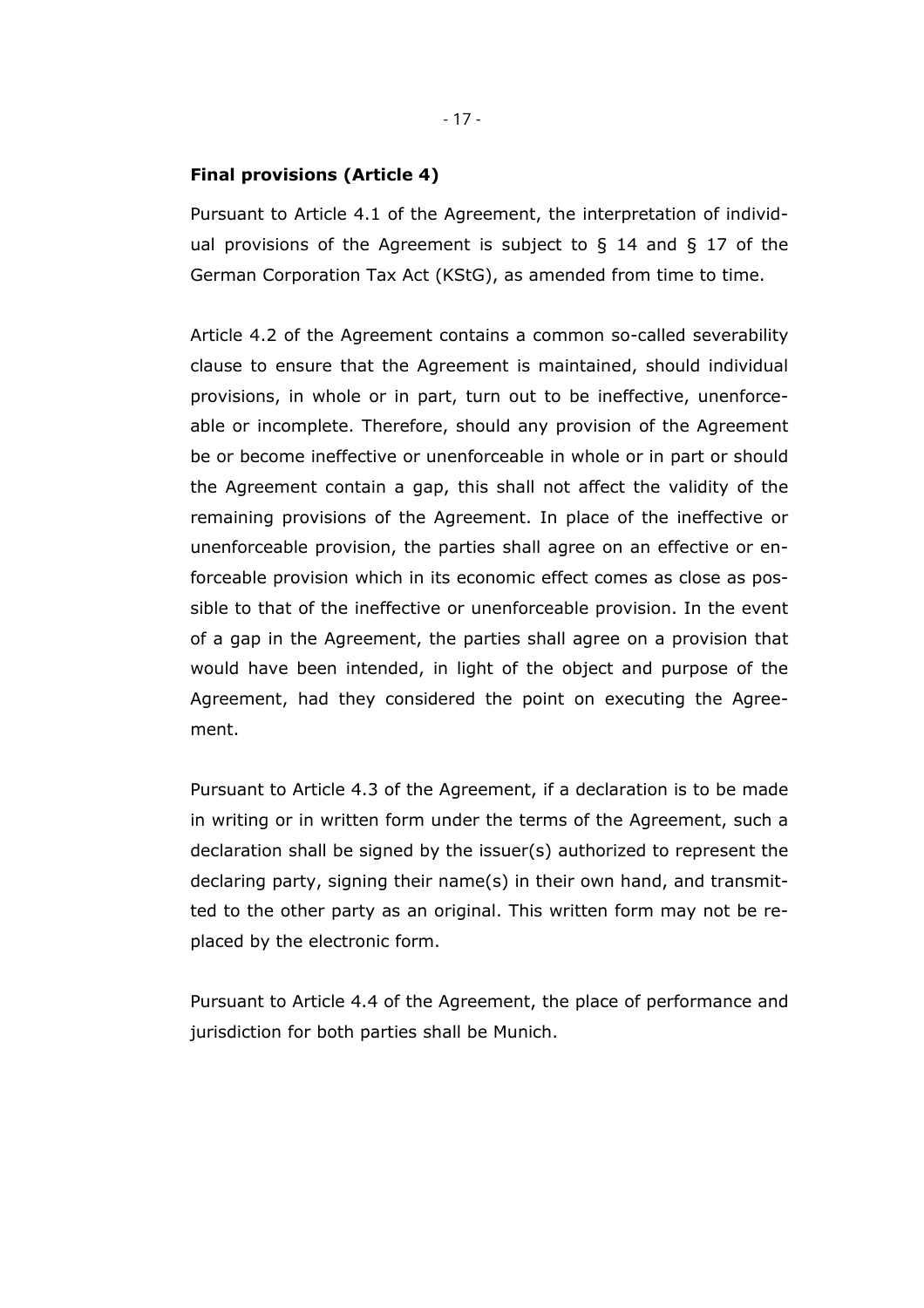# **No compensation payments and no financial settlements, no requirement for an audit of the Agreement**

Siemens AG is the sole and direct shareholder of the Subsidiary. In the absence of outside shareholders, no compensation payment or financial settlement pursuant to § 304 and § 305, respectively, of the German Stock Corporation Act (AktG) are to be made. Moreover, it will not be necessary to have the Agreement audited by a contract auditor pursuant to § 293b (1) of the German Stock Corporation Act (AktG) or to prepare an audit report pursuant to § 293e of the German Stock Corporation Act (AktG). In the absence of any compensation payment pursuant to § 304 of the German Stock Corporation Act (AktG) and any financial settlement pursuant to § 305 of the German Stock Corporation Act (AktG), there is also no need to carry out an evaluation of the parties to the Agreement to determine the reasonableness of any compensation payment or financial settlement.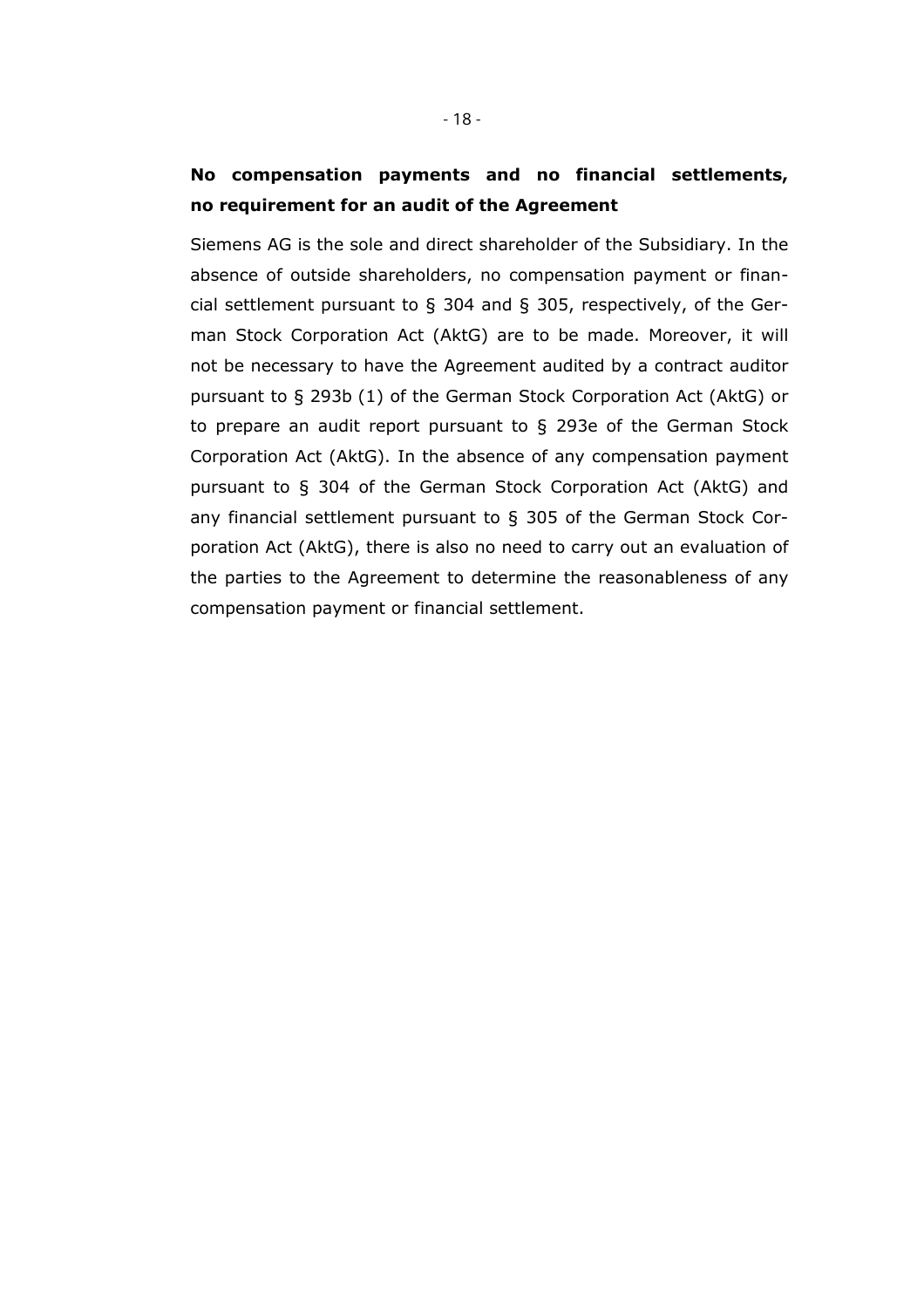A summary appraisal of the Agreement shows that it is beneficial to both Siemens AG and the Subsidiary.

Munich, November 25, 2010

## **Siemens Aktiengesellschaft**

# **The Managing Board**

By: (Signature) Peter Löscher (President and CEO)

By: (Signature) Wolfgang Dehen

By: (Signature) Josef Kaeser

By: (Signature) Brigitte Ederer

By: (Signature) Barbara Kux

By: (Signature) Prof. Dr. Hermann Requardt By: (Signature) Prof. Dr. Siegfried Russwurm

By: (Signature) Peter Y. Solmssen